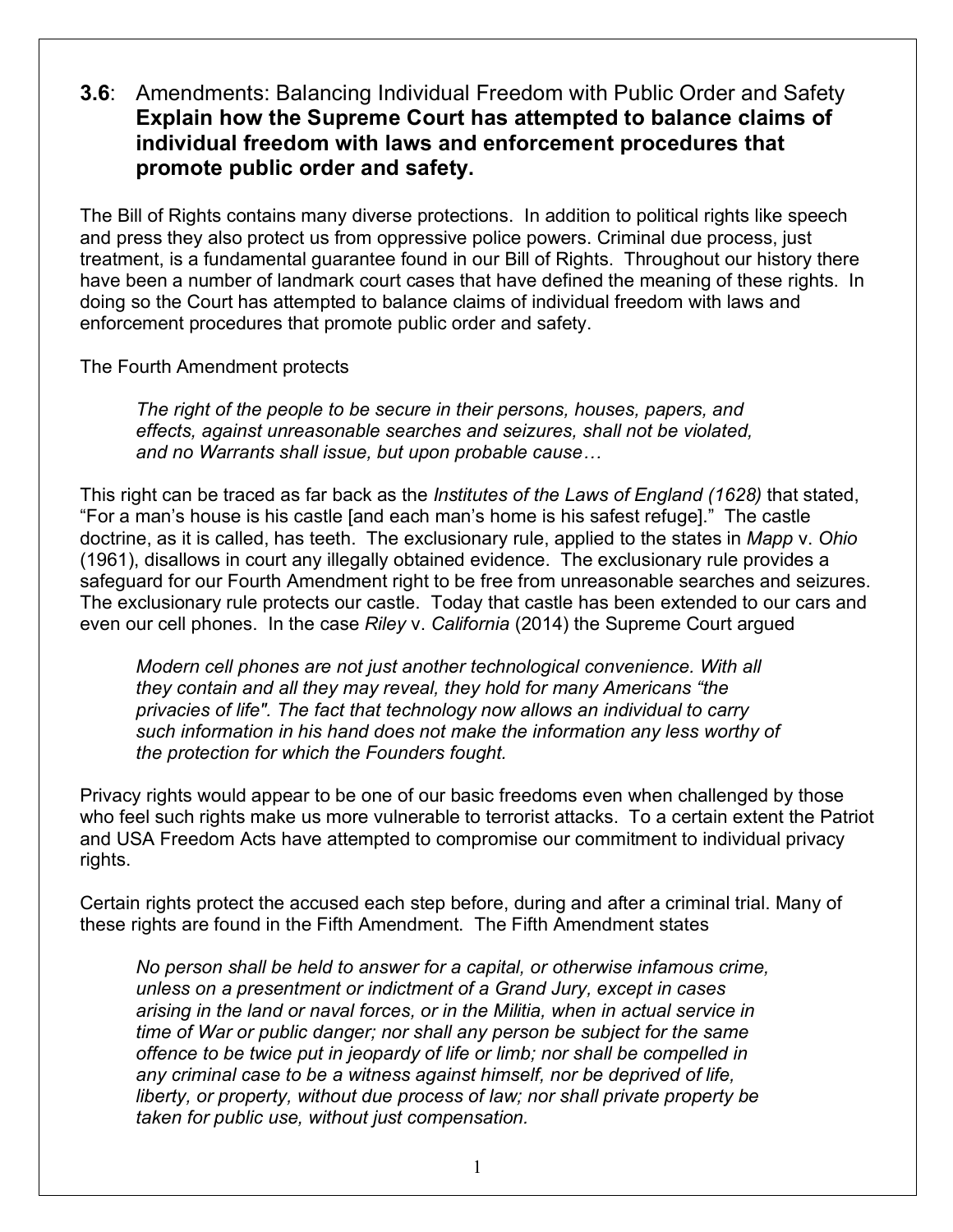"Pleading the Fifth" has become almost cliché. The government cannot compel confessions. Furthermore, in the case *Miranda* v. *Arizona* (1966), the Supreme Court held that any suspect put in custody by authorities must first be informed of their rights. The Miranda warning, hence, has become standard at the point of any legal detention – "You have the right to remain silent. Anything you say can and will be used against you. You have the right to an attorney. If you cannot afford an attorney one will be provided for you." The takings clause of the Fifth Amendment, sometimes called eminent domain, protects our private property from being taken without fair payment. Private property is considered one of our most fundamental rights.

The Sixth Amendment protects the rights of the accused ever further. It says

*In all criminal prosecutions, the accused shall enjoy the right to a speedy and public trial, by an impartial jury of the State and district wherein the crime shall have been committed, which district shall have been previously ascertained by law, and to be informed of the nature and cause of the accusation; to be confronted with the witnesses against him; to have compulsory process for obtaining witnesses in his favor, and to have the Assistance of Counsel for his defense.*

*Gideon* v. *Wainwright* (1963) made certain the right to an attorney. The government must provide legal counsel, even to those who cannot afford it. One commonly misunderstood criminal law practice is the plea bargain. Courts have frequently upheld their validity. A plea bargain allows the state and its prosecutors to offer a reduced sentence if the accused agree to plea guilty to a lesser offense. The intent of a plea bargain is to reduce the heavy workload of the court system. Plea bargains ultimately mean fewer trials and more defendants doing time for their offences.

Finally, the Eighth Amendment protects all of us from cruel punishment. The Eighth Amendment appears to be clear when it states

*Excessive bail shall not be required, nor excessive fines imposed, nor cruel and unusual punishments inflicted.*

But a long trail of Court precedent can be found attempting to unpack the practical meaning of these words. The Court, in the case *Atkins* v. *Virginia* (2002), ruled that it would be unconstitutional to execute someone with certain mental handicaps. So too would it be unconstitutional, the Court argued in *Roper* v. *Simmons* (2005), to execute someone who committed a capital offense under the age of eighteen. In more recent cases the Court has upheld various methods of execution, including lethal injection. As more and more states limit capital punishment, pressure is building on the Supreme Court to follow suit.

The point here is simple but no less controversial. We have imposed limits on government, and they have returned the favor. So too are there limits on our personal freedoms. Alexander Hamilton said it best in Federalist 51:

*If men were angels, no government would be necessary. If angels were to govern men, neither external nor internal controls on government would be necessary. In framing a government which is to be administered by men over men, the great difficulty lies in this: you must first enable the government to control the governed; and in the next place oblige it to control itself. A*